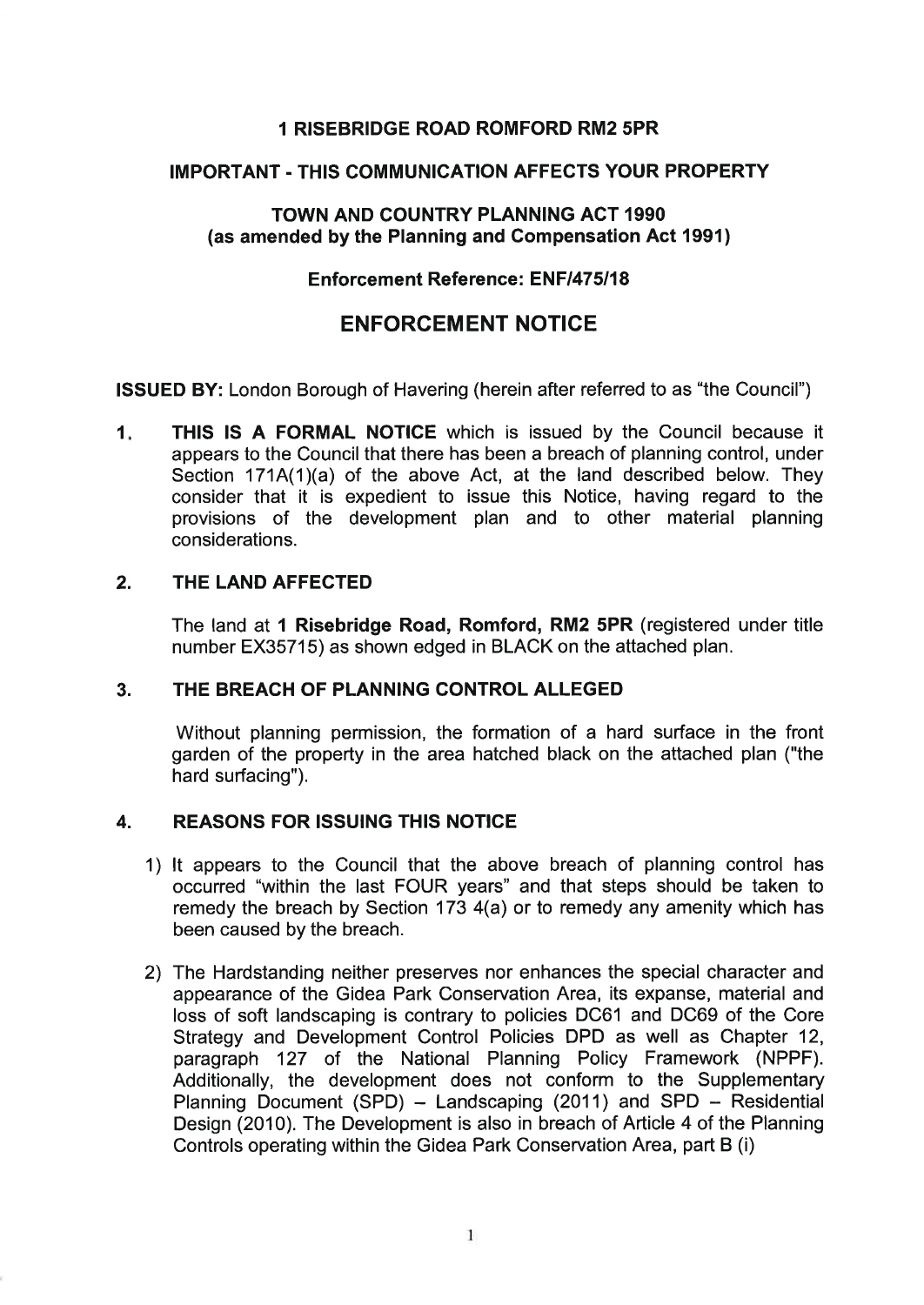3) The Council does not consider that planning permission should be granted for the development because conditions attached to any consent cannot remedy the breach.

#### **5. WHAT YOU ARE REQUIRED TO DO**

i. Remove all hard surfacing from the front of the property in the area shown hatched black on the attached plan

#### AND

ii. Remove from the land all materials, rubble, machinery, apparatus and installations used in connection with or resulting from compliance with i. above.

Time for compliance: 3 months from the effective date of this notice.

### **6. WHEN THIS NOTICE TAKES EFFECT**

This Notice takes effect on **4th February 2019,** unless an appeal is made against it beforehand.

Dated: 3<sup>rd</sup> January 2019

signed: David Colint

Authorised Officer

David Colwill- Team Leader Planning Enforcement & Appeals on behalf of London Borough of Havering Town Hall Main Road Romford RM1 3BD

Nominated Officer: William Coleman Telephone Number: 01708 433174 Email: William.coleman@havering.gov.uk

# **YOUR RIGHT OF APPEAL**

You can appeal against this Enforcement Notice to the Secretary of State by the **4th February 2019.** Further details are given in the attached explanatory note. **WHAT HAPPENS IF YOU DO NOT APPEAL** 

If you do not appeal against this Enforcement Notice, it will take effect on **4th February 2019** and you must then ensure that the required steps for complying with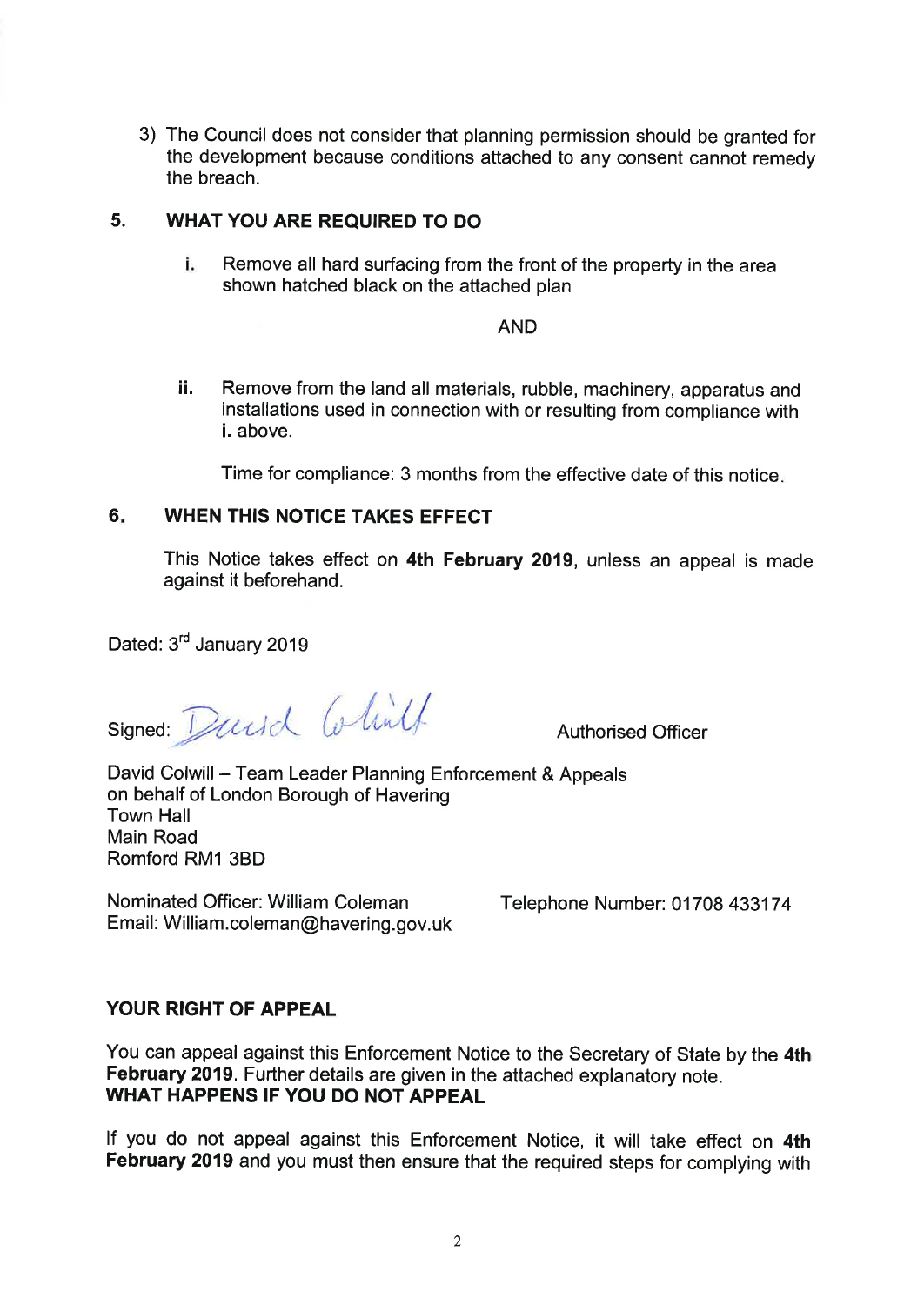it, for which you may be held responsible, are taken within the period specified in the Notice.

#### **FAILURE TO COMPLY WITH AN ENFORCEMENT NOTICE WHICH HAS TAKEN EFFECT CAN RESULT IN PROSECUTION AND/OR REMEDIAL ACTION BY THE COUNCIL.**

#### **EXPLANATORY NOTES**

#### **STATUTORY PROVISIONS**

A summary of Sections 171A, 1718 and 172 to 177 of the Town and Country Planning Act 1990 (as amended) is enclosed with this Notice.

#### **YOUR RIGHT OF APPEAL**

You can appeal against this Notice, but any appeal must be in writing and received, or posted (with the postage paid and properly addressed) in time to be received in the ordinary course of the post, by the Secretary of State before **4th February 2019**  If you intend to appeal against this Notice you should follow the instructions given on the information sheet from the Planning Inspectorate which accompanies this Notice.

#### **GROUNDS OF APPEAL**

The grounds of appeal are set out in Section 174 of the Town and Country Planning Act 1990 (as amended) you may appeal on one or more of the following grounds:-

- (a) that, in respect of any breach of planning control which may be constituted by the matters stated in the Notice, planning permission ought to be granted, as the case may be, the condition or limitation concerned ought to be discharged;
- (b) that those matters have not occurred;
- (c) that those matters (if they occurred) do not constitute a breach of planning control;
- (d) that, at the date when the notice was issued, no enforcement action could be taken in respect of any breach of planning control which may be constituted by those matters;
- (e) that copies of the Enforcement Notice were not served as required by section 172;
- (f) that steps required by the notice to be taken, or the activities required by the notice to cease, exceed what is necessary to remedy any breach of planning control which may be constituted by those matters or, as the case may be, to remedy any injury to amenity which has been caused by any such breach;
- (g) that any period specified in the notice in accordance with section 173(9) falls short of what should reasonably be allowed.

Not all these grounds may be relevant to you.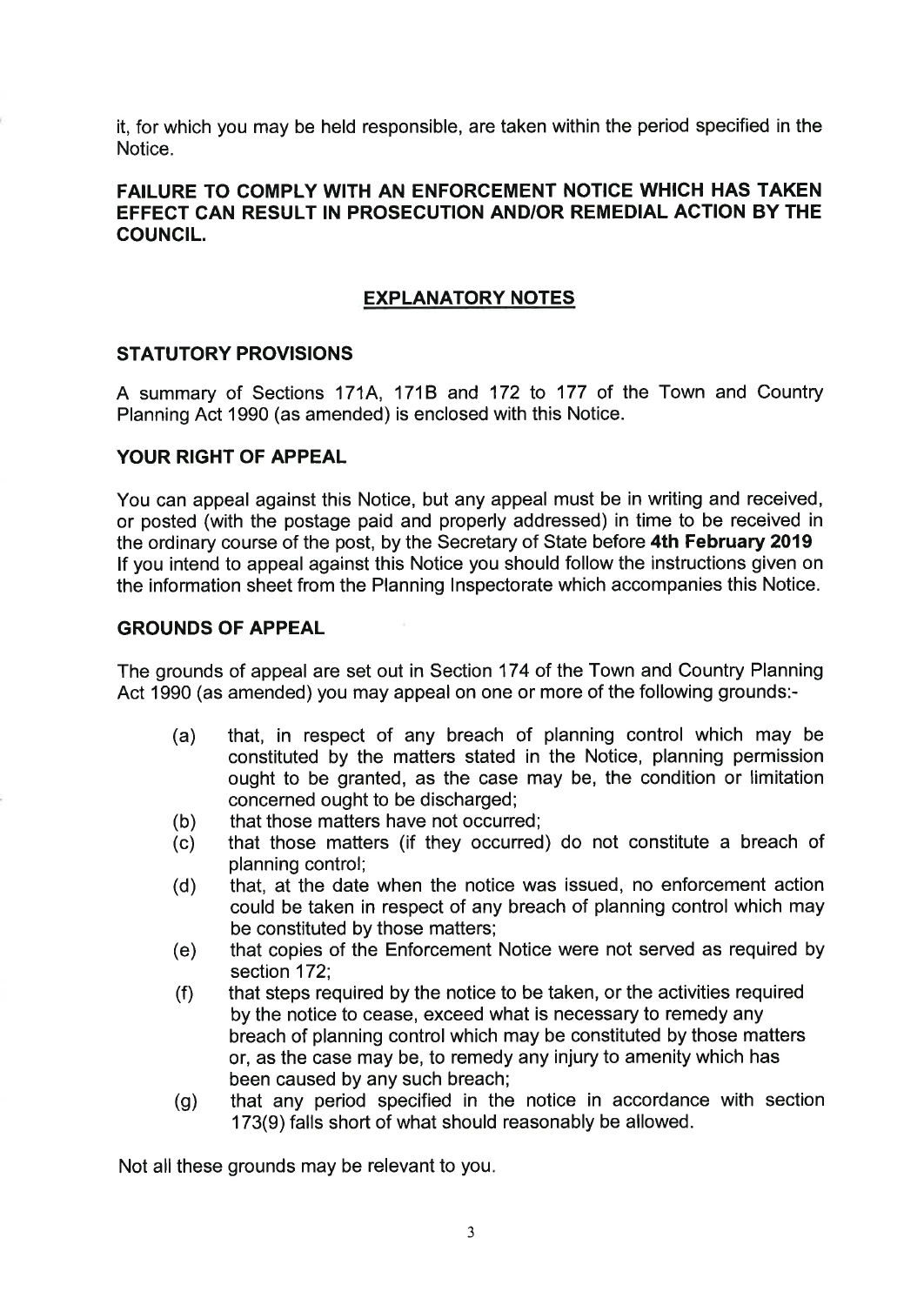### **PLANNING APPLICATION FEE**

Should wish to appeal on ground (a)- that planning permission should be granted for the unauthorised development - then a fee of **£206** is payable both to the Secretary of State and to the Council, making the total fees payable **£412** If the fees are not paid then that ground of appeal will not be valid.

#### **STATEMENT ON GROUNDS OF APPEAL**

You must submit to the Secretary of State, either when giving notice of appeal or within 14 days from the date on which the Secretary of State sends you a notice so requiring, a statement in writing specifying the grounds on which you are appealing against the Enforcement Notice and stating briefly the facts on which you propose to rely in support of each of those grounds.

### **RECIPIENTS OF THE ENFORCEMENT NOTICE**

The names and addresses of all the persons on whom the Enforcement Notice has been served are:

- (1) Georgia Ann Arnold; 1 Risebridge Road, Romford. Essex RM2 SPR
- (2) The Owner; 1 Risebridge Road, Romford. Essex RM2 5PR
- (3) The Occupier 1 Risebridge Road, Romford. Essex RM2 5PR
- (4) Santander UK PLC; 101 Midsummer Boulevard, Milton Keynes MK9 1AA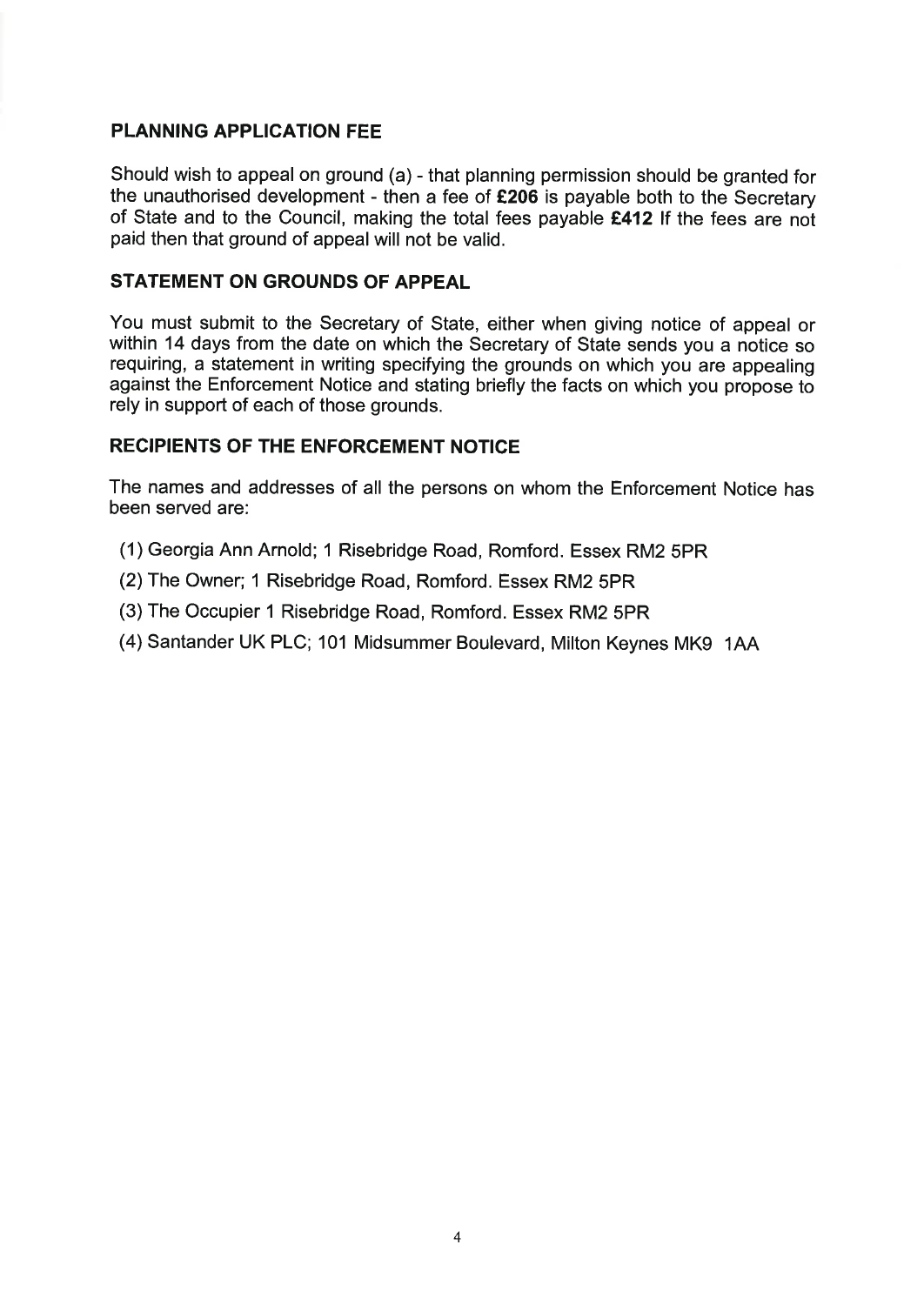

| 1 RISEBRIDGE ROAD, ROMFORD RM2 5PR                                                |                                                   |                                        |
|-----------------------------------------------------------------------------------|---------------------------------------------------|----------------------------------------|
| $M \in \mathbb{Z}$<br><b>S</b> Ordnance<br>nipg<br><b>STREET</b> Licensed Partner | Scale: 1:500<br>Date: 02 January 2019<br>Size: A4 | <b>A MILLIAN MARKET LAND</b><br>$\sim$ |

**Ky Havering** 

London Borough of Havering<br>Town Hall, Main Road,Romford, RM1 3BD<br>Tel: 01708 434343

© Crown copyright and database rights 2019<br>Ordnance Survey 100024327